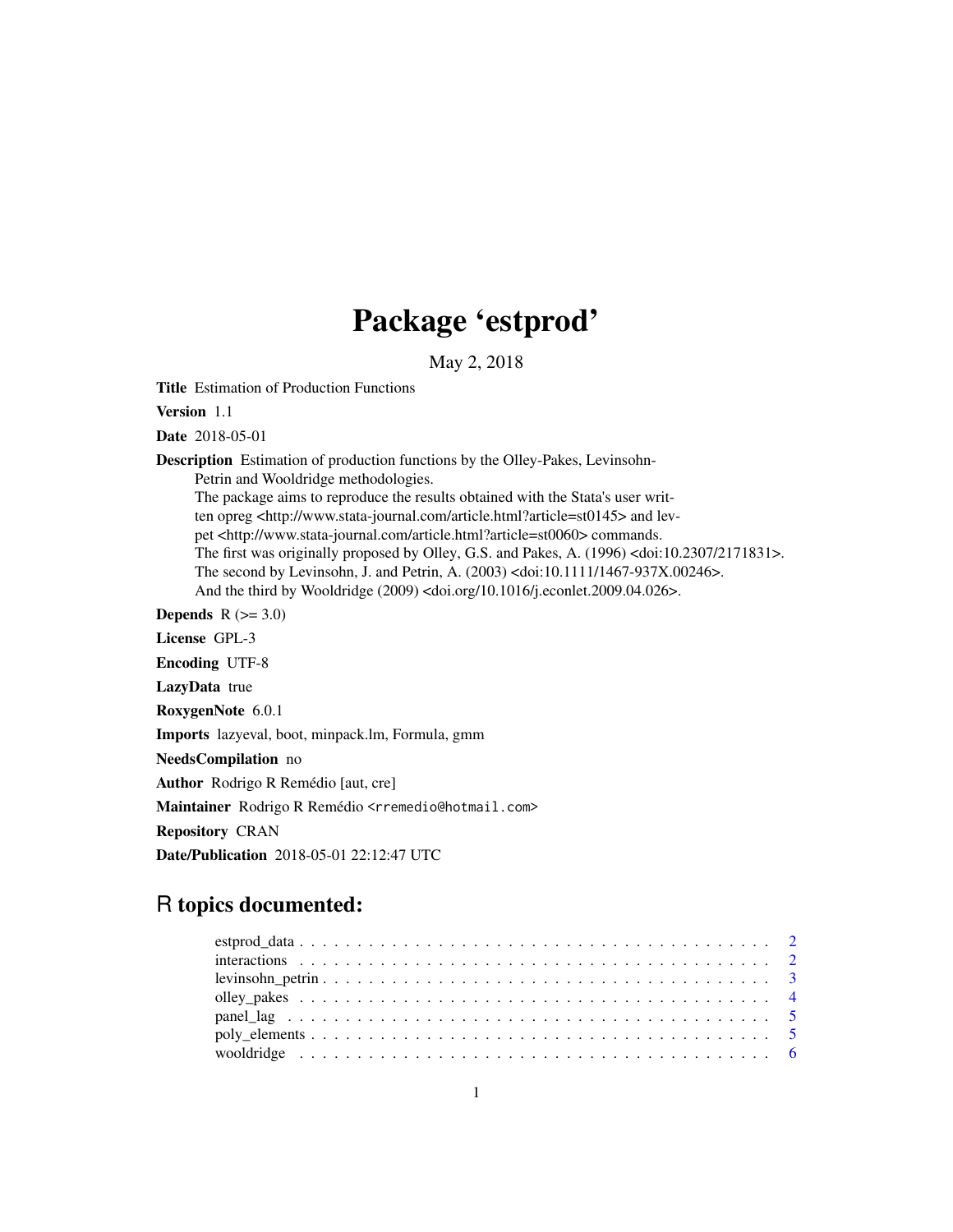#### <span id="page-1-0"></span>**Index** [7](#page-6-0) **7**

#### Description

10000 randomly generated variables in panel data format.

#### Usage

estprod\_data

#### Format

A data frame with 10000 rows and 10 variables:

id Identifies the 1000 randomly generated individuals.

year The year associated to each individual observation.

- g1 Put individuals in 25 groups.
- g2 Put individuals in 50 groups.
- var1 Randomly generated variable.
- var2 Randomly generated variable.
- var3 Randomly generated variable.
- var4 Randomly generated variable.
- var5 Randomly generated variable.
- exit The last year an id appears.

interactions *Total number of* poly *elements.*

#### Description

This function aims calculates the total number of terms of a polynomial interactions.

#### Usage

interactions(n, d)

#### Arguments

| The number of variables.                |
|-----------------------------------------|
| Degreess of the polynomial interaction. |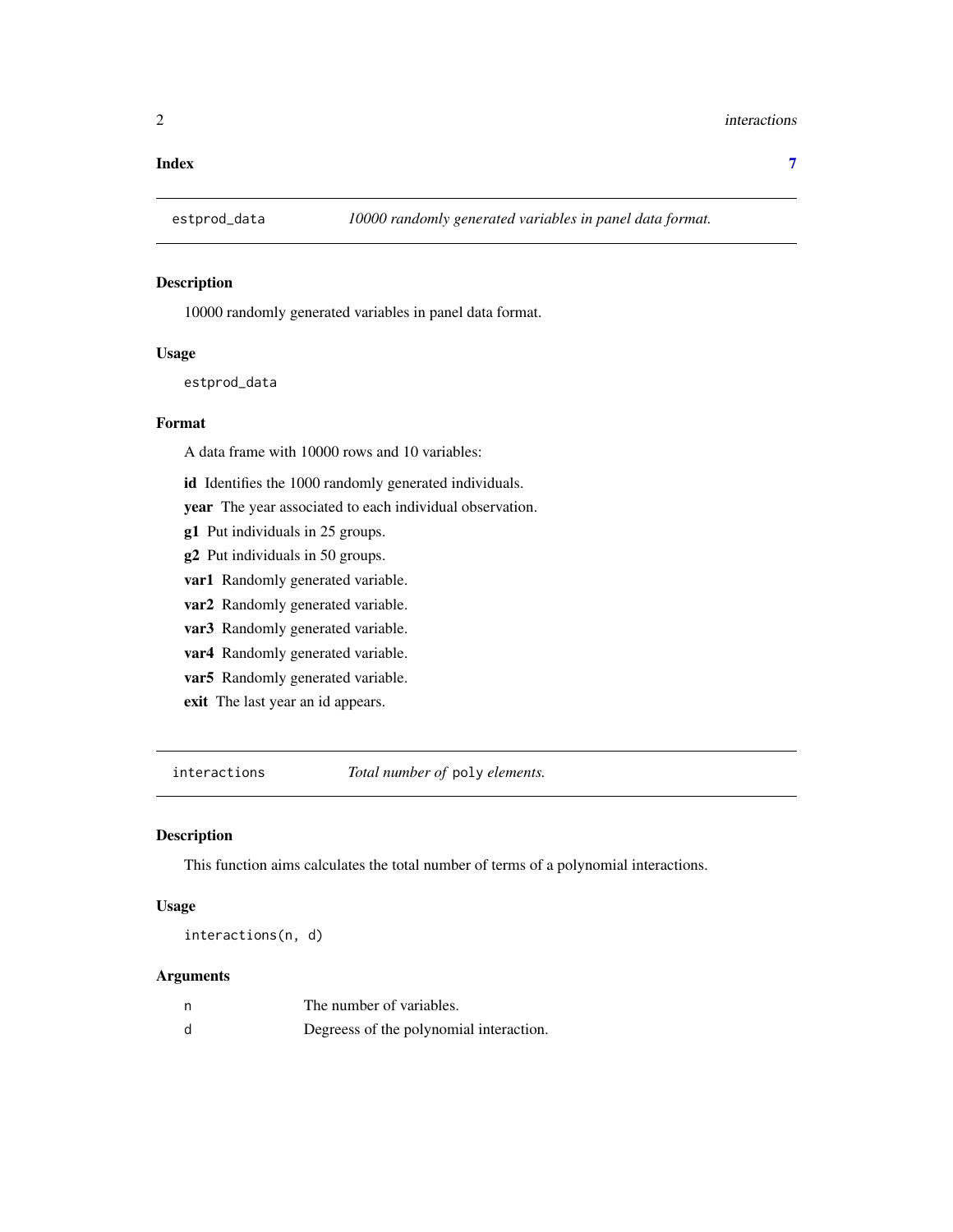<span id="page-2-0"></span>

This function aims the estimation of production functions using [Levinsohn-Petrin \(2000\).](http://www.nber.org/papers/w7819)

#### Usage

```
levinsohn_petrin(data, formula = y \sim free | capital | proxy | controls,
  exit = NULL, gross = FALSE, id = "id", time = "year",bootstrap = TRUE, reps = 2, degree = c(3, 3), verify = TRUE,
 maxiter = 100, ...)
```
#### Arguments

| data      | A data frame or tibble containing the variables of the model.                                                          |
|-----------|------------------------------------------------------------------------------------------------------------------------|
| formula   | An object of the class formula.                                                                                        |
| exit      | An optional formula with the name of the variabe indicator of firm's last period.<br>$\sim$ <i>exit</i> , for example. |
| gross     | If TRUE dependent variable is gross output.                                                                            |
| id        | A character with the name of the indicator variable.                                                                   |
| time      | A character with the name of the time variable.                                                                        |
| bootstrap | An optional logical. If TRUE calculate bootstrap standard errors.                                                      |
| reps      | The number of bootstrap replications.                                                                                  |
| degree    | A vector with the number of polynomial interactions in each stage of the routine.                                      |
| verify    | Verify if inputs are sorted.                                                                                           |
| maxiter   | Parameter of nls. Im at second stage.                                                                                  |
| $\cdots$  | Additional arguments.                                                                                                  |

#### Details

Multipart formula must be specified in the following order:  $y \sim$  free | capital | proxy | controls. Additional controls are optional. It is possible to use more than one variable, although the use of more than one capital may not be theoretically identified. The function returns an object of the estprod or boot classes (if bootstrap is TRUE).

#### Examples

```
data(estprod_data)
levinsohn_petrin(data = estprod_data, var1 ~ var2 | var3 | var4,
exit = \texttt{result}, id = "id", time = "year", bootstrap = TRUE)
```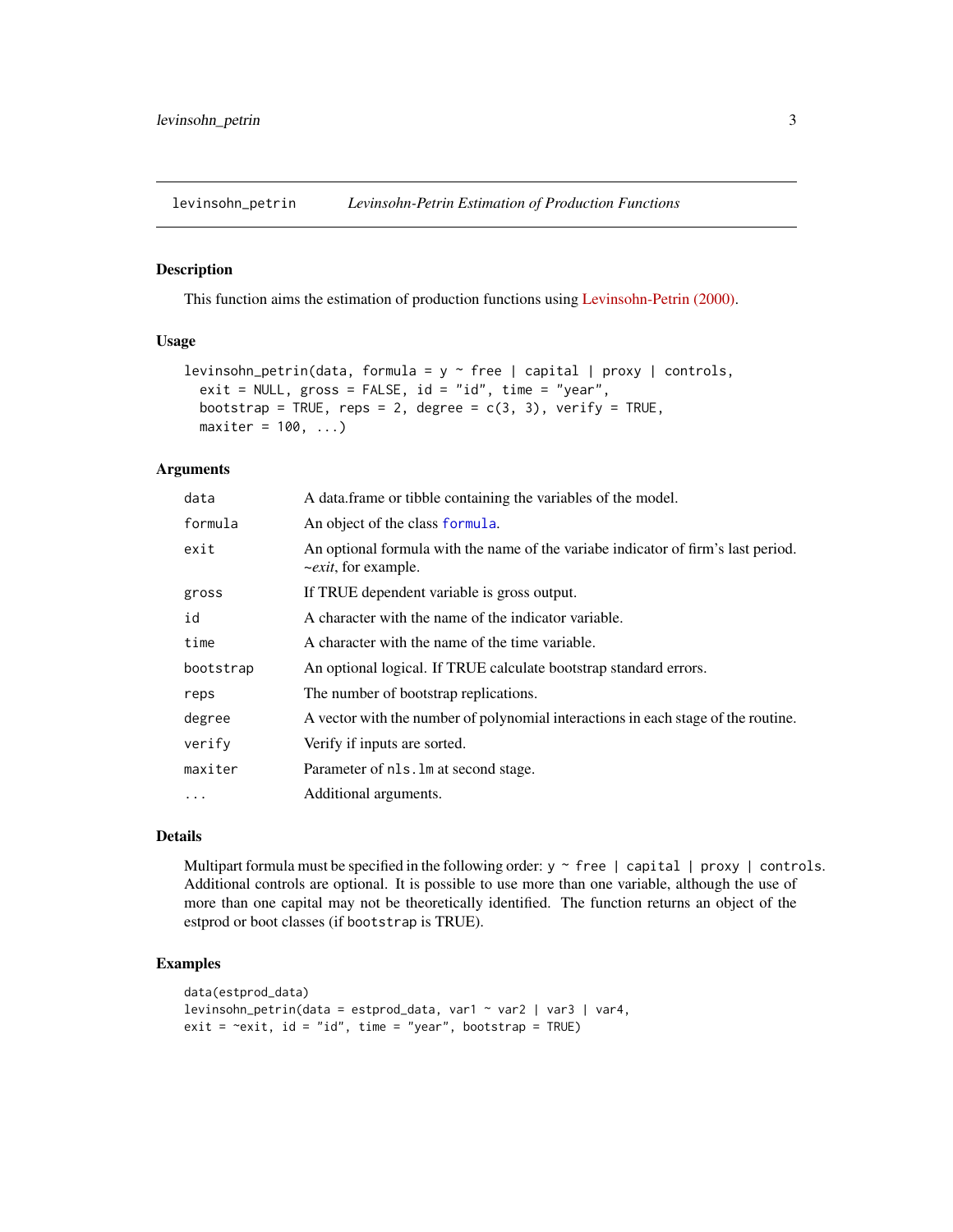This function aims the estimation of production functions using [Olley-Pakes \(1996\).](https://www.jstor.org/stable/2171831?seq=1#page_scan_tab_contents)

#### Usage

```
olley_pakes(data, formula = y \sim free | capital | proxy | controls,
  exit = NULL, id = "id", time = "year", bootstrap = TRUE, reps = 2,
  degree = c(3, 2), verify = TRUE, maxiter = 100, ...)
```
#### Arguments

| A data frame or tibble containing the variables of the model.                                            |
|----------------------------------------------------------------------------------------------------------|
| An object of the class formula.                                                                          |
| An optional formula with the name of the variabe indicator of firm's last period.<br>~exit, for example. |
| A character with the name of the indicator variable.                                                     |
| A character with the name of the time variable.                                                          |
| An optional logical. If TRUE calculate bootstrap standard errors.                                        |
| The number of bootstrap replications.                                                                    |
| A vector with the number of the polynomial interactions in each stage of the<br>routine.                 |
| Verify if inputs are sorted.                                                                             |
| Parameter of nls. Im at second stage.                                                                    |
| Additional arguments.                                                                                    |
|                                                                                                          |

#### Details

Multipart formula must be specified in the following order:  $y \sim$  free | capital | proxy | controls. Additional controls are optional. It is possible to use more than one variable, although the use of more than one capital may not be theoretically identified. The function returns an object of the estprod or boot classes (if bootstrap is TRUE).

#### Examples

```
data(estprod_data)
olley_pakes(data = estprod_data, var1 \sim var2 | var3 | var4,
exit = \text{result}, id = "id", time = "year", bootstrap = TRUE)
```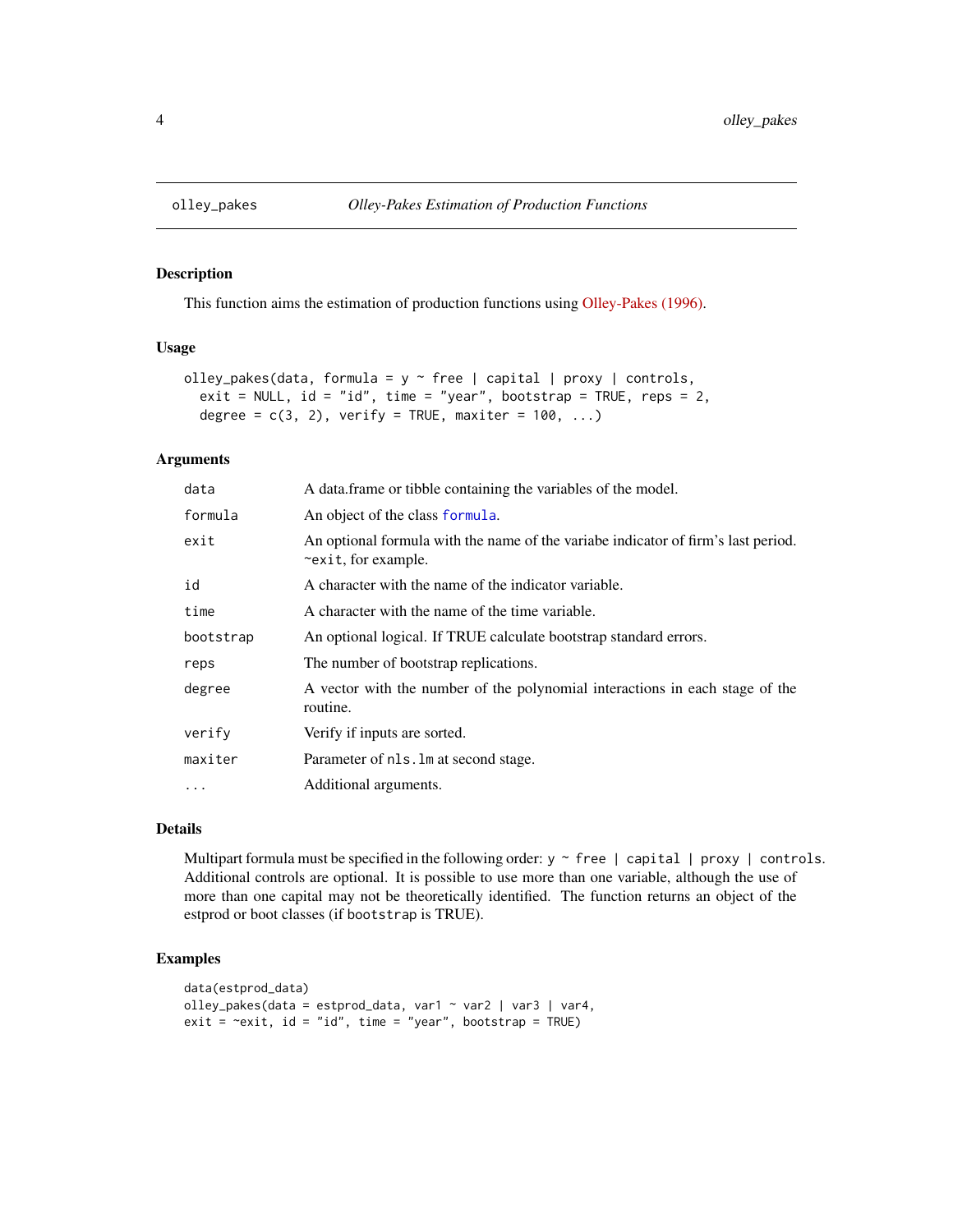<span id="page-4-0"></span>

This function aims create the lags of a specified variable from panel data.

#### Usage

panel\_lag(x, id, time, lag = 1, verify = TRUE)

#### Arguments

| $\mathsf{x}$ | A vector, data.frame, tibble or matrix.              |
|--------------|------------------------------------------------------|
| id           | A character with the name of the indicator variable. |
| time         | A character with the name of the time variable.      |
| lag          | Number of lags.                                      |
| verify       | Check if panel is sorted by id and time variables.   |

#### Note

Based on [Paul Schrimpf's](https://bitbucket.org/paulschrimpf/) lag function.

poly\_elements *Number of* poly *elements.*

#### Description

This function aims calculate the number of terms of a polynomial interactions.

#### Usage

poly\_elements(n, d)

#### Arguments

| n | The number of variables.            |
|---|-------------------------------------|
| d | Degreess of polynomial interaction. |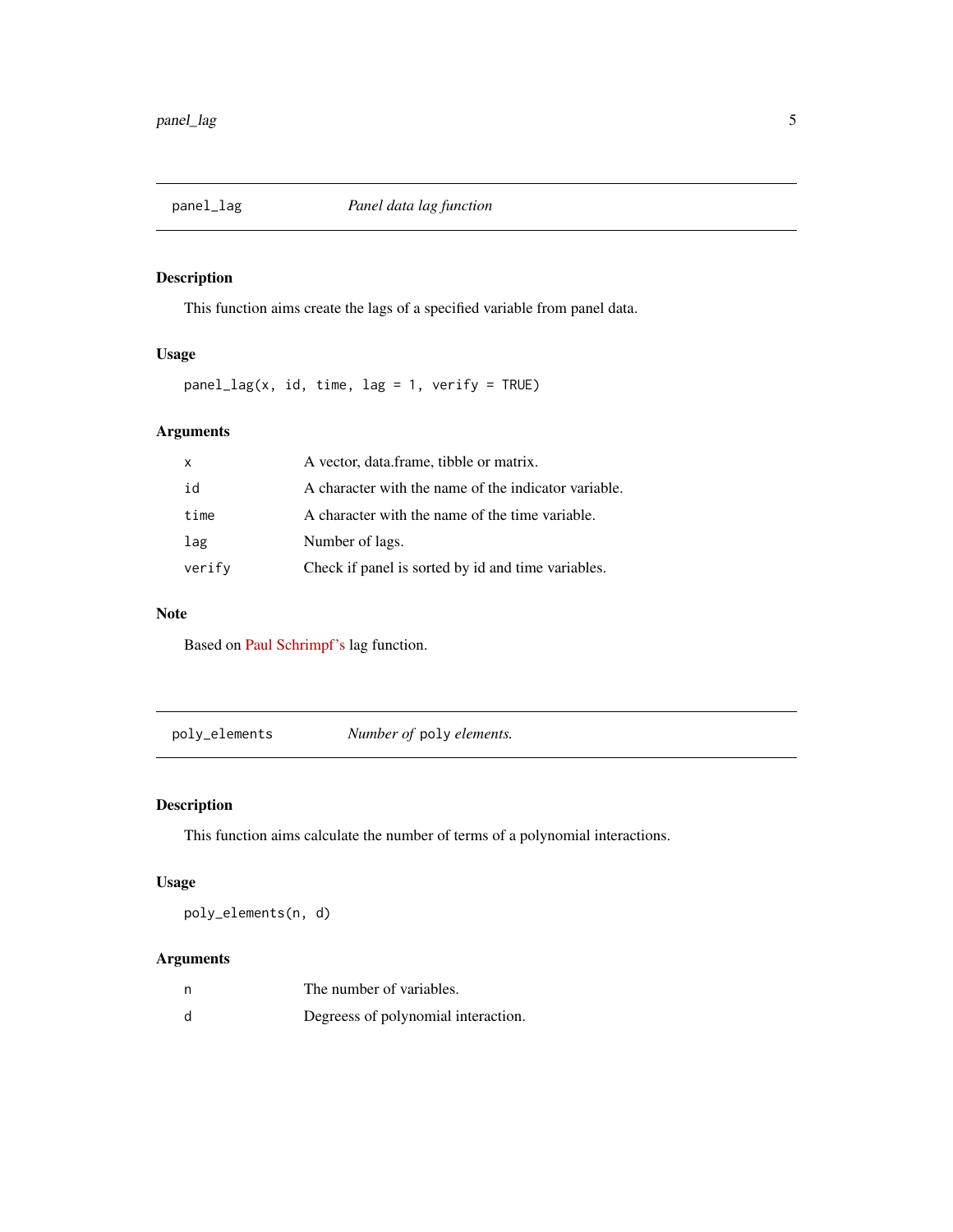This function aims the estimation of Cobb-Douglas production functions using [Wooldridge \(2009\)](https://doi.org/10.1016/j.econlet.2009.04.026) method.

#### Usage

```
wooldridge(data, formula = y \sim free | capital | proxy | controls,
  gross = FALSE, id = "id", time = "year", bootstrap = FALSE,reps = 2, degree = c(3, 2), verify = TRUE, ...)
```
#### Arguments

| data       | A data.frame or tibble containing the variables of the model.                            |
|------------|------------------------------------------------------------------------------------------|
| formula    | An object of the class formula.                                                          |
| gross      | If TRUE dependent variable is gross output.                                              |
| id         | A character with the name of the indicator variable.                                     |
| time       | A character with the name of the time variable.                                          |
| bootstrap  | An optional logical. If TRUE calculate bootstrap standard errors.                        |
| reps       | The number of bootstrap replications.                                                    |
| degree     | A vector with the number of the polynomial interactions in each stage of the<br>routine. |
| verify     | Verify if inputs are sorted.                                                             |
| $\ddots$ . | Additional arguments.                                                                    |
|            |                                                                                          |

#### Details

Multipart formula must be specified in the following order:  $y \sim$  free | capital | proxy | controls. Additional controls are optional. It is possible to use more than one variable, although the use of more than one capital may not be theoretically identified. The function returns an object of the estprod or boot classes (if bootstrap is TRUE).

#### Examples

```
data(estprod_data)
wooldridge(data = estprod_data, var1 ~ var2 | var3 | var4,
id = "id", time = "year", bootstrap = TRUE)
```